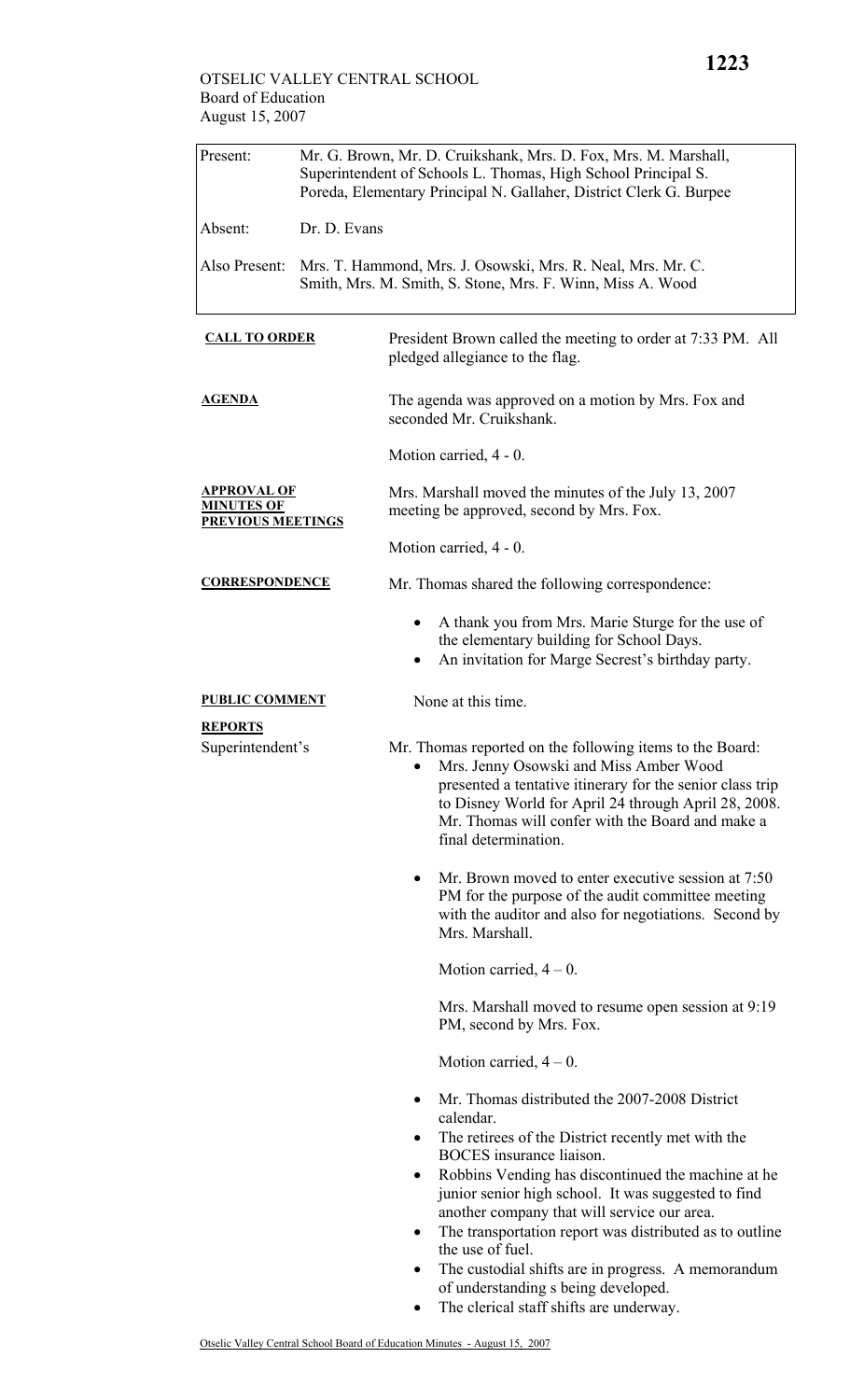|                                                                                                    | 1224                                                                                                                                                                                                                                                                                                                                                                 |  |  |  |  |
|----------------------------------------------------------------------------------------------------|----------------------------------------------------------------------------------------------------------------------------------------------------------------------------------------------------------------------------------------------------------------------------------------------------------------------------------------------------------------------|--|--|--|--|
|                                                                                                    | The new phone system at the junior senior high<br>school is in the process. It is hoped that this will be a<br>more reliable system.<br>A staffing update was given. It was suggested having<br>٠                                                                                                                                                                    |  |  |  |  |
|                                                                                                    | a Board member at opening day on September 4,<br>2007.                                                                                                                                                                                                                                                                                                               |  |  |  |  |
|                                                                                                    | Various newspaper articles were distributed.<br>٠<br>A LINKS update was given. It was a smaller group<br>$\bullet$<br>involved with the plan but it was effective.                                                                                                                                                                                                   |  |  |  |  |
|                                                                                                    | A facilities plan update was given. An enrollment<br>$\bullet$<br>study is being set up. Mr. Brown suggested an article<br>from the planning committee be placed in the<br>newsletter would be beneficial.                                                                                                                                                           |  |  |  |  |
| <b>Business</b><br>Administrator's                                                                 | None at this time.                                                                                                                                                                                                                                                                                                                                                   |  |  |  |  |
| Elementary Principal's                                                                             | Ms. Gallaher reported on the following items:<br>The licensed teaching assistant interviews will be the<br>$\bullet$<br>week of August 20 <sup>th</sup> .<br>The new kindergarten teacher has been attending<br>٠<br>summer school to meet staff and students.<br>Summer school attendance has been good. There<br>$\bullet$<br>have been 68 students in grades K-4. |  |  |  |  |
| High School<br>Principal's                                                                         | Mr. Poreda reported on the following:                                                                                                                                                                                                                                                                                                                                |  |  |  |  |
|                                                                                                    | Vacancies at the junior senior high school<br>٠                                                                                                                                                                                                                                                                                                                      |  |  |  |  |
| $(FY'07/08 - #8)$<br>$(FY'07/08 - #9)$                                                             | Distribution of the Regents exam history.<br>$\bullet$<br>Student schedules have been mailed. College credit<br>$\bullet$                                                                                                                                                                                                                                            |  |  |  |  |
|                                                                                                    | courses are still being offered.                                                                                                                                                                                                                                                                                                                                     |  |  |  |  |
|                                                                                                    | He highlighted some changes in different procedures.<br>The District is offering on-line courses through                                                                                                                                                                                                                                                             |  |  |  |  |
|                                                                                                    | Tompkins Cortland Community College. Two<br>students are taking advantage of this.                                                                                                                                                                                                                                                                                   |  |  |  |  |
|                                                                                                    | Seventh grade parent night is August 28, 2007.                                                                                                                                                                                                                                                                                                                       |  |  |  |  |
| Board Member's<br>$(FY'07/08 - #10)$                                                               | The goals developed at the retreat were discussed. Mr.<br>Cruikshank suggested a statement be added to explain<br>the rationale for decision the Board makes.                                                                                                                                                                                                        |  |  |  |  |
|                                                                                                    | Mr. Brown moved to accept the 2007-2008 Board of<br>Education Goals, with additions, second by Mr.<br>Cruikshank.                                                                                                                                                                                                                                                    |  |  |  |  |
|                                                                                                    | Motion carried, $4 - 0$ .                                                                                                                                                                                                                                                                                                                                            |  |  |  |  |
|                                                                                                    | Mrs. Marshall reported that she received a question<br>$\bullet$<br>pertaining to the census. The state regulations state that<br>Districts are authorized to complete a census but not<br>required to do so. It was suggested that the census be<br>suspended for this year.<br>Mrs. Marshall has also been questioned about the AED<br>٠                           |  |  |  |  |
|                                                                                                    | trainer appointments.                                                                                                                                                                                                                                                                                                                                                |  |  |  |  |
| <u>FINANCIAL REPORTS</u><br>$(FY'07/08 - #11)$                                                     | Motion by Mrs. Fox to accept the financial reports as<br>presented. Second by Mrs. Marshall.                                                                                                                                                                                                                                                                         |  |  |  |  |
|                                                                                                    | Motion carried, 4 - 0.                                                                                                                                                                                                                                                                                                                                               |  |  |  |  |
| <b>OLD BUSINESS</b>                                                                                |                                                                                                                                                                                                                                                                                                                                                                      |  |  |  |  |
| Policy Manual – Third<br>Reading and Adoption<br>- Computer Assisted<br><b>Instruction Policy,</b> | This meeting constitutes the third reading of the Computer<br>Assisted Instruction Policy, #4526 of the Otselic Valley<br>Central School Policy Manual.                                                                                                                                                                                                              |  |  |  |  |
| #4526                                                                                              | Motion by Mrs. Marshall, to adopt the Computer Assisted                                                                                                                                                                                                                                                                                                              |  |  |  |  |
| Otselic Valley Central School Board of Education Minutes - August 15, 2007                         |                                                                                                                                                                                                                                                                                                                                                                      |  |  |  |  |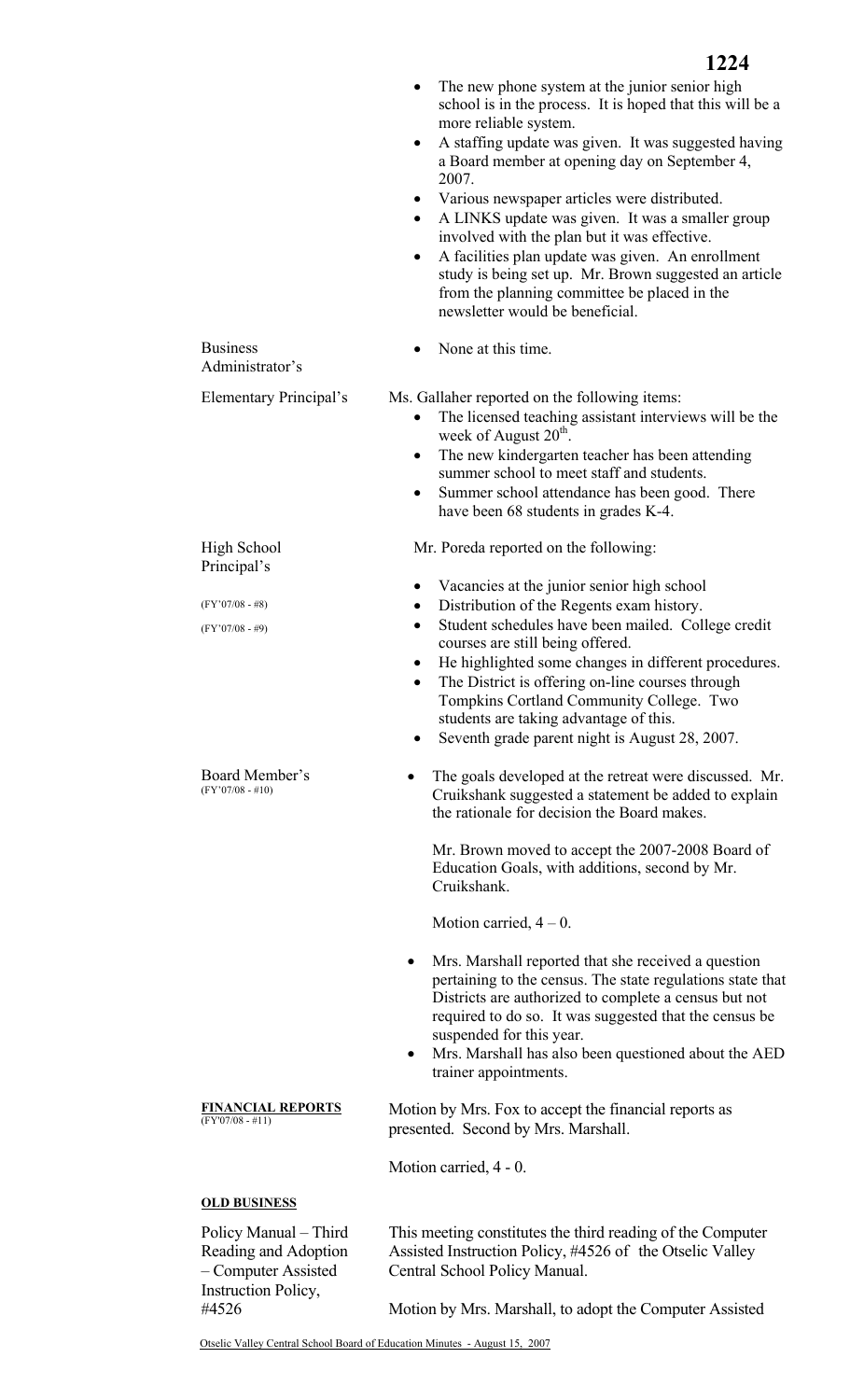Instruction Policy, #4526, of the Otselic Valley Central School Policy Manual. Second by Mr. Cruikshank

Motion carried,  $4 - 0$ .

| Policy Manual – Third | This meeting constitutes the third reading of the District Web |
|-----------------------|----------------------------------------------------------------|
| Reading and           | Publishing Policy, #4527 of the Otselic Valley Central         |
| Adoption-District     | School Policy Manual.                                          |
| Web Publishing        |                                                                |
| Policy, #4527         | Motion by Mrs. Marshall, to adopt the District Web             |

Publishing Policy, #4527 of the Otselic Valley Central School Policy Manual. Second by Mrs. Fox.

Motion carried,  $4 - 0$ .

## **NEW BUSINESS**

Personnel Recommendations 1.) Motion by Mr. G. Brown, upon the recommendation of the Superintendent of Schools, to appoint the following extra curricular appointments for the 2007-2008 school year:

|                     | <b>Trevor Rohlin</b> | Resignation as a<br>special education<br>teacher                                                                                                                                                                               | Effective<br>August 14, 2007                                      |
|---------------------|----------------------|--------------------------------------------------------------------------------------------------------------------------------------------------------------------------------------------------------------------------------|-------------------------------------------------------------------|
|                     | Kelly Giarusso       | Resignation as a<br><b>Reading First</b><br>licensed teaching<br>assistant                                                                                                                                                     | Effective<br>immediately                                          |
|                     | Stephanie Heald      | One year unpaid<br>leave of absence<br>as an elementary<br>teacher                                                                                                                                                             | <b>Effective August</b><br>$27, 2007 - June$<br>30, 2008          |
|                     | Calvin Locke         | Resignation as<br>the girls modified<br>soccer coach                                                                                                                                                                           |                                                                   |
| Rosemary<br>McGrath |                      | 3-year<br>probationary<br>appointment,<br>pending<br>clearance from<br>the state<br>education<br>department, as an<br>elementary<br>teacher, at a<br>salary of<br>\$35,818.00 (Step<br>$3M+30$                                 | Effective<br>September 4,<br>2007 through<br>September 3,<br>2010 |
|                     | Nancy Henner         | Resignation as<br>business<br>administrator and<br>district treasurer                                                                                                                                                          | <b>Effective August</b><br>10, 2007                               |
|                     | Paul Amidon          | Appointment<br>interim business<br>manager and<br>district treasurer<br>as well as the<br>following<br>appointments:<br><b>Records Access</b><br>Officer; Petty<br><b>Cash Change</b><br>Fund for<br>Admissions;<br>Petty Cash | <b>Effective August</b><br>14, 2007                               |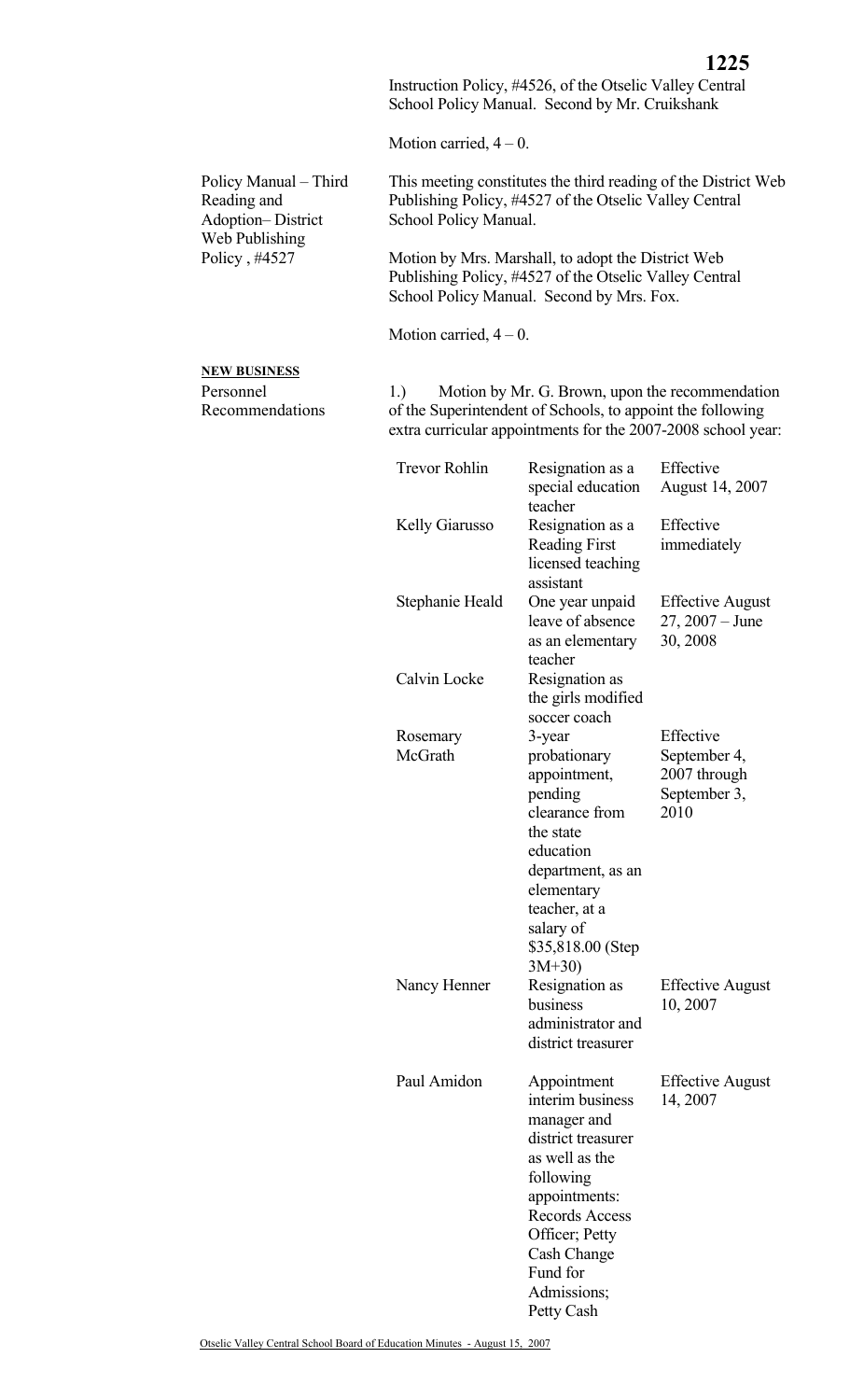Change Fund for Cafeteria; Designation of Authorized Signatures on Checks; Preparing Bids; Authorization to prepare Bond/Anticipatio n Notes; Authorization of Treasurer to invest revenues with the approval of the Superintendent, at a stipend of \$300.00 per day plus mileage

Second by Mr. Cruikshank.

Motion carried,  $4 - 0$ .

2.) Girls Modified Soccer Coach Appointment

 Motion by Mr. Brown, upon the recommendation of the superintendent of Schools, to appoint Roy Marshall, 125 Joe Road, North Pitcher NY 13124, as the girls modified soccer coach for the 2007 season at a stipend of \$1,349.00. Second by Mrs. Fox.

Motion carried,  $3 - 0$ . (Mrs. Marshall abstain)

Motion by Mrs. Fox, upon the recommendation of the Superintendent of Schools, to approve the 2007-2008 non instructional substitute list. Second by Mr. Cruikshank.

Motion carried,  $3 - 0$ . (Mrs. Marshall abstain)

Motion by Mrs. Fox, upon the recommendation of the Superintendent of Schools, to approve the 2007-2008 instructional substitute list. Second by Mrs. Marshall.

Motion carried,  $4 - 0$ .

 Motion by Mr. Brown, upon the recommendation of the Superintendent of Schools, to approve the 2007-2008 transportation routes. Second by Mrs. Fox.

Motion carried,  $4 - 0$ .

**Transfer of Funds** Motion by Mrs. Fox, upon the recommendation of the Superintendent of Schools, to adopt the following resolution:

> Resolved, the Board of Education of the Otselic Valley Central School District hereby transfers the amount of two hundred thousand dollars (\$200,000) from the unappropriated balance of the General Fund to the Capital Fund, effective June 30, 2007.

Second by Mr. Cruikshank.

Motion carried, 4 -0 .

**Tax Warrant**  (FY'07/08 - #14)

**2007-2008 Non Instructional Substitute List**  (FY'07/08 - #12)

**2007-2008 Instructional Substitute List**  (FY'07/08 - #12)

**2007-2008 Transportation** 

**Routes**  (FY'07/08 - #13)

> Motion by Mrs. Fox, upon the recommendation of the Superintendent of Schools, to approve tax warrant in the

Otselic Valley Central School Board of Education Minutes - August 15, 2007